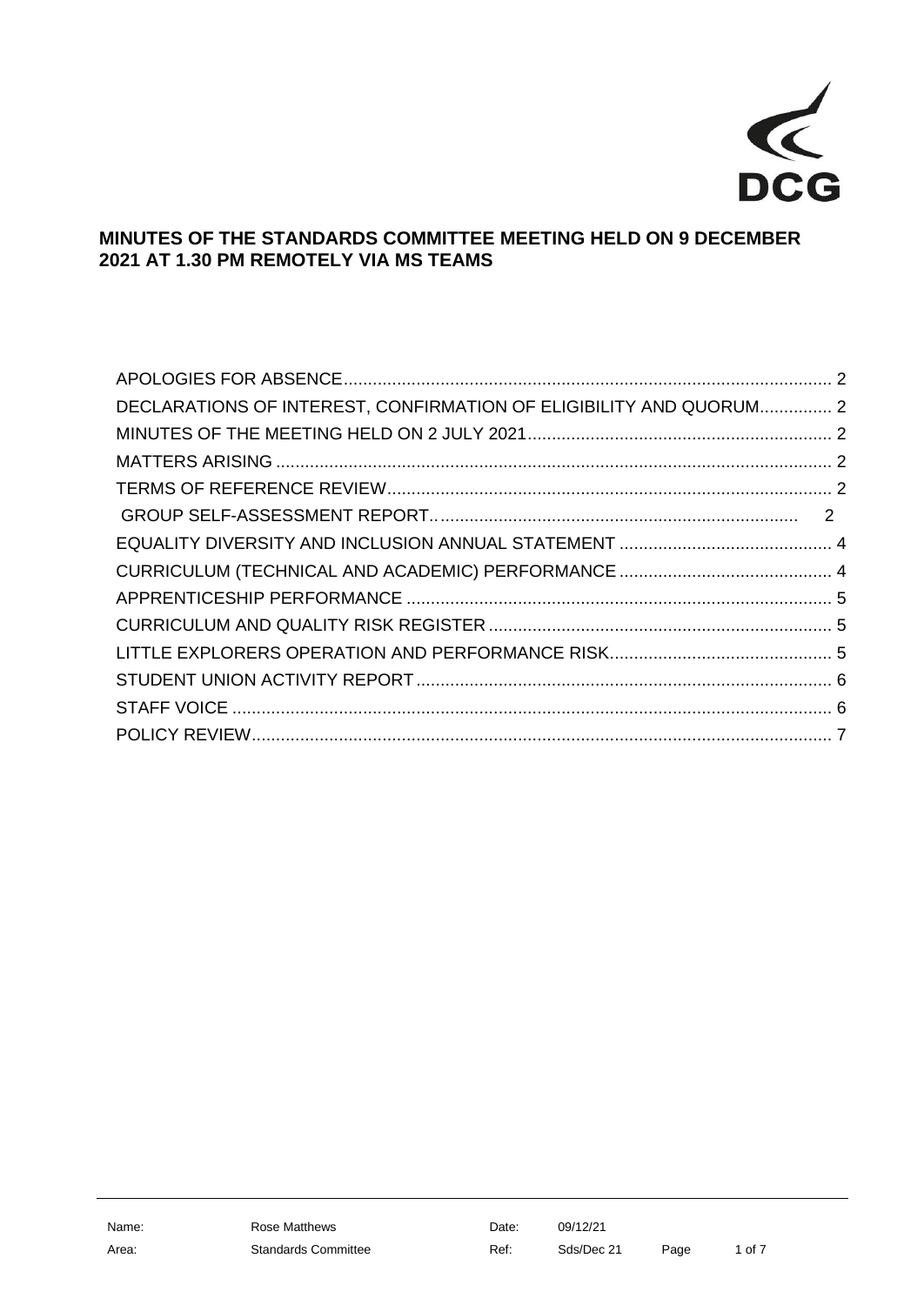

# **MINUTES OF THE STANDARDS COMMITTEE MEETING HELD ON 9 DECEMBER 2021 AT 1.30 PM REMOTELY VIA MS TEAMS**

#### Present: Alan Brady (Chair), Sue Bradley, Angela Cruz, Phil Dover, Vanessa Simpson, Mandie Stravino

In attendance: Kate Cox, Aaron Denton, Melanie Lanser, Kate Martin, Mark Rugman, Heather Simcox, Matthew Smith Rose Matthews (Clerk)

<span id="page-1-5"></span><span id="page-1-4"></span><span id="page-1-3"></span><span id="page-1-2"></span><span id="page-1-1"></span><span id="page-1-0"></span>

|                |                                                                                                                                                                          | <b>Action</b> | <b>Date</b> |
|----------------|--------------------------------------------------------------------------------------------------------------------------------------------------------------------------|---------------|-------------|
|                | 01/21-22 APOLOGIES FOR ABSENCE                                                                                                                                           |               |             |
|                | No apologies for absence were received.                                                                                                                                  |               |             |
| 02/21-22       | DECLARATIONS OF INTEREST, CONFIRMATION OF<br><b>ELIGIBILITY AND QUORUM</b>                                                                                               |               |             |
|                | All members were eligible and the meeting was quorate. There<br>were no new declarations.                                                                                |               |             |
| $03 - 21 - 22$ | <b>MINUTES OF THE MEETING HELD ON 2 JULY 2021</b>                                                                                                                        |               |             |
|                | <b>RESOLVED:</b> The minutes of the meeting held on 2 July 2021<br>were formally approved and signed as a true and accurate record.                                      |               |             |
| 04/21-22       | <b>MATTERS ARISING</b>                                                                                                                                                   |               |             |
|                | There were no matters arising.                                                                                                                                           |               |             |
| 05/21-22       | <b>TERMS OF REFERENCE REVIEW</b>                                                                                                                                         |               |             |
|                | An annual review of the Terms of Reference had been<br>undertaken with no revisions proposed.                                                                            |               |             |
|                | The existing Terms of Reference were approved by the<br>Committee.                                                                                                       |               |             |
| 06/21-22       | <b>GROUP SELF-ASSESSMENT REPORT, INCLUDING</b><br><b>GROUP SELF-ASSESSMENT REPORT</b><br><b>QUALITY IMPROVEMENT PLAN</b><br><b>LITTLE EXPLORERS SELF-EVALUATION FORM</b> |               |             |
|                | (Also incorporating the Safeguarding Annual Report, Student<br><b>Voice Annual Report and Behaviour for Learning Annual</b><br><b>Report</b>                             |               |             |
|                |                                                                                                                                                                          |               |             |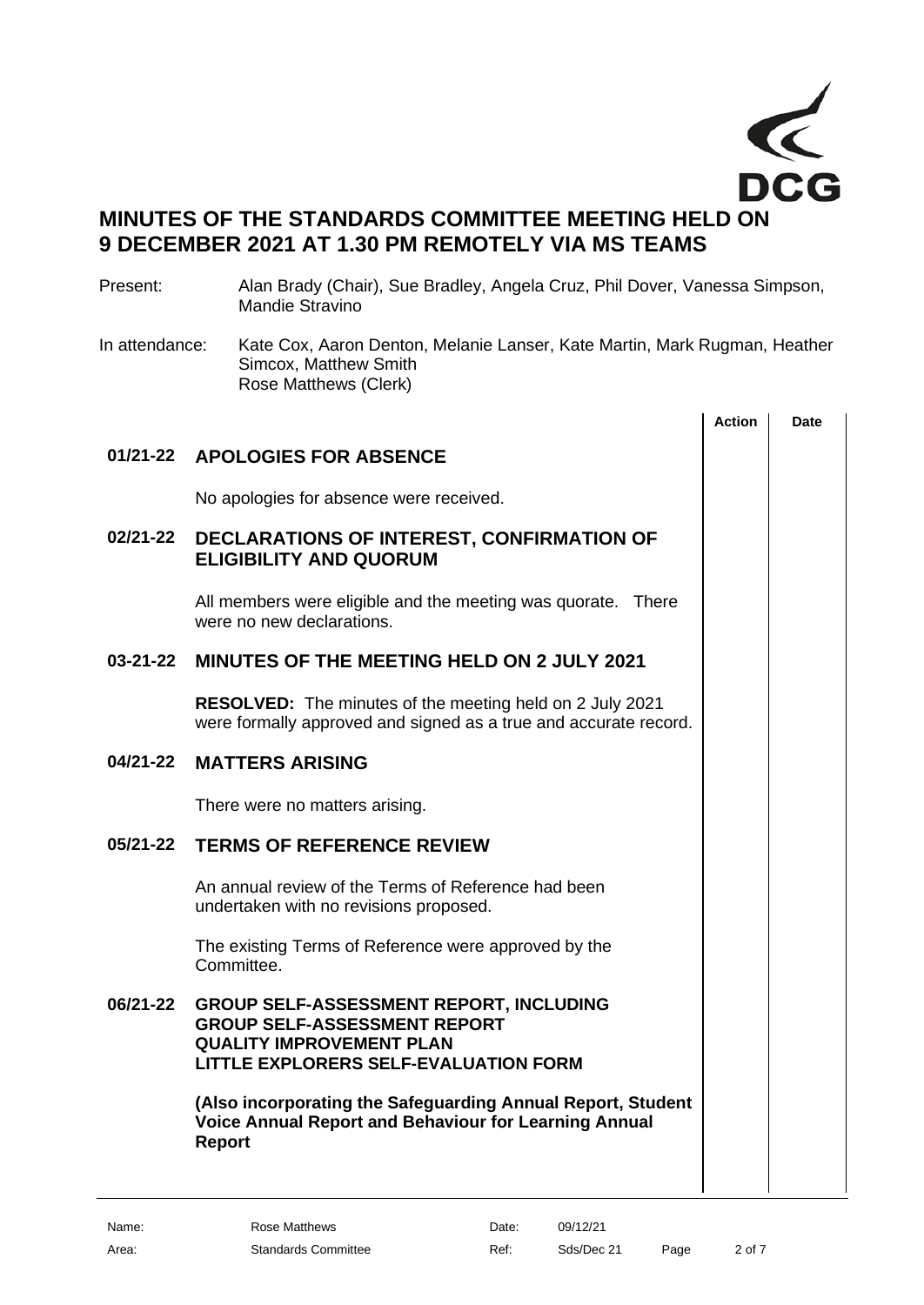The Director of Teaching Learning and Improvement shared a comprehensive presentation covering the Group Self-Assessment process, which included the 24 validation panels, all of which had governor representation and had allowed for interrogation of data by governors prior to this meeting.

The key judgements were:

|                                              | Judgement<br>Grade |
|----------------------------------------------|--------------------|
| <b>Overall Effectiveness</b>                 | 2                  |
| <b>Quality of Education</b>                  | 2                  |
| <b>Behaviour and Attitudes</b>               | 2                  |
| <b>Personal Development</b>                  | 2                  |
| Leadership and Management                    | 2                  |
| <b>Education Programmes for Young People</b> | 2                  |
| <b>Adult Learning Programmes</b>             | 2                  |
| Apprenticeships                              | 2                  |
| Provision for Students with High Needs       |                    |

The key strengths and areas for improvement were discussed in detail as outlined in the presentation which informed the Group's Quality Improvement Plan

The Annual Safeguarding Report was presented which focussed on the number of disclosures compared with the previous year, with the key concern relating to mental health.

The Nursery Operations Manager presented the headline summary for Little Explorers Self-Evaluation Form. Overall Effectiveness remained at Grade 1. Each judgement area was discussed and continuous improvement shared.

Members questioned the decrease in progress for Entry Level 1 students and asked if it was due to the pandemic and less faceto-face teaching. The Director of Teaching Learning and Improvement agreed. The move to online and blended learner can be slower for students that struggle to learn and need social interaction.

Members also commended the process, by having the opportunity to join the SAR/QIP Validation Panels they experienced a greater depth of areas they didn't normally link with.

Sue Bradley also commented she had recently visited the nursery and could evidence herself the headlines in the report.

#### **MEMBERS SUPPORTED THE JUDGEMENTS IN THE SAR AND THE QUALITY IMPROVEMENT PLAN WHICH WOULD BE SUMMARISED AT THE CORPORATION MEETING ON 13 DECEMBER 2021.**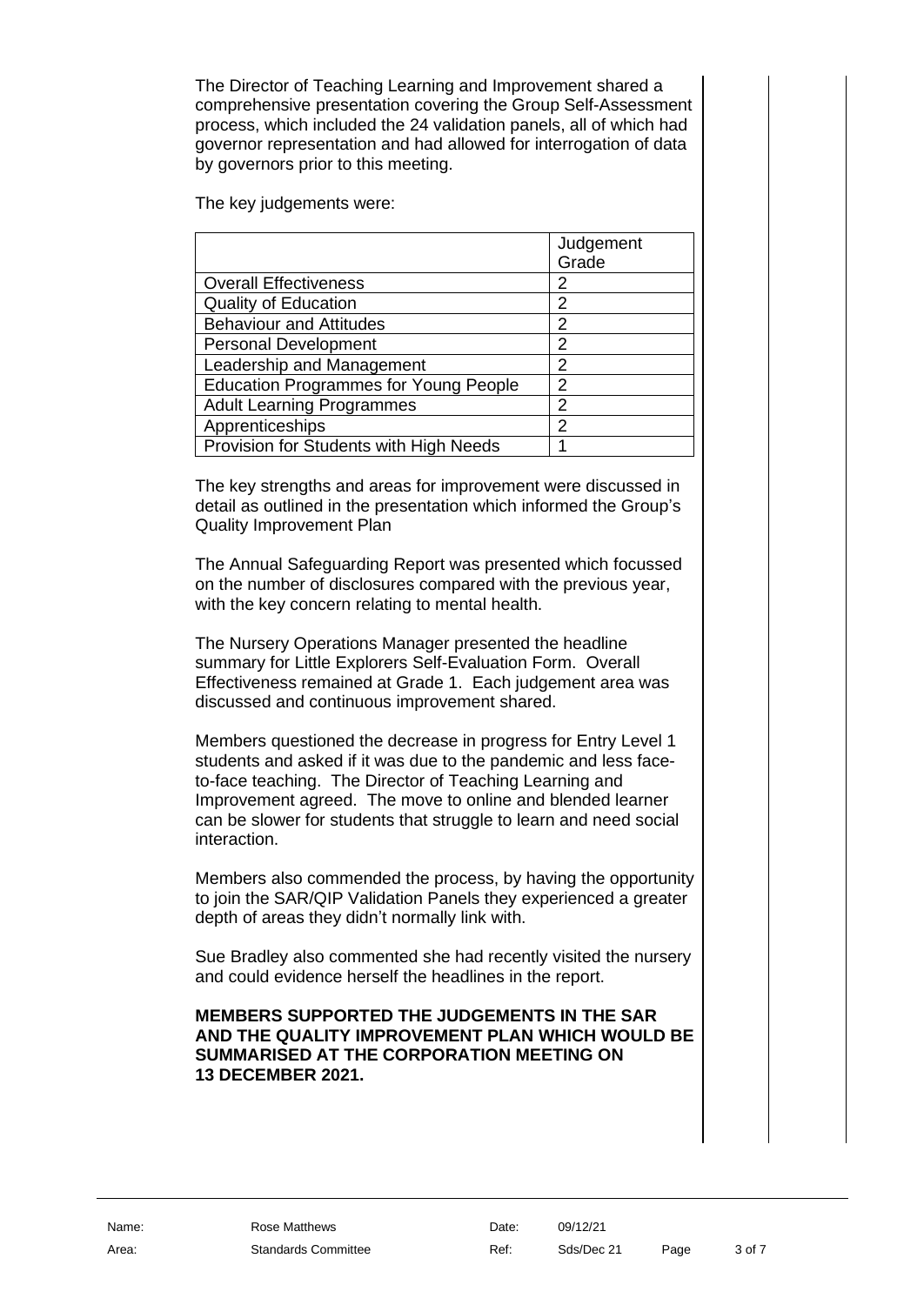<span id="page-3-1"></span><span id="page-3-0"></span>

| 07/21-22 | <b>EQUALITY DIVERSITY AND INCLUSION ANNUAL</b><br><b>STATEMENT</b>                                                                                                                                                                                                                                                                                                           |       |       |  |
|----------|------------------------------------------------------------------------------------------------------------------------------------------------------------------------------------------------------------------------------------------------------------------------------------------------------------------------------------------------------------------------------|-------|-------|--|
|          | The Corporation has a requirement under public sector duty to<br>publish its intent in relation to Equality Diversity and Inclusion.                                                                                                                                                                                                                                         |       |       |  |
|          | THE COMMITTEE REVIEWED THE OBJECTIVES AND<br><b>RECOMMENDED TO CORPORATION FOR APPROVAL.</b>                                                                                                                                                                                                                                                                                 | Chair | 13/12 |  |
| 08/21-22 | <b>CURRICULUM (TECHNICAL AND ACADEMIC)</b><br><b>PERFORMANCE</b>                                                                                                                                                                                                                                                                                                             |       |       |  |
|          | The Deputy Principal presented the Curriculum Performance<br>Report.                                                                                                                                                                                                                                                                                                         |       |       |  |
|          | 16-18 students had hit allocation and T Level figures were within<br>tolerance. Members noted the teacher assessed grades had led<br>to some students finding higher level courses stretching.                                                                                                                                                                               |       |       |  |
|          | HE recruitment was on target with the areas of growth relating to<br>animal care and equine. Adult recruitment likely to increase later<br>in the year due to courses later in the year.                                                                                                                                                                                     |       |       |  |
|          | Discussions took place with regards to attendance with some<br>excellent attendance at 100%, but those below 80% were being<br>challenged and this included parental engagement. The city<br>schools were now providing meaningful information on<br>attendance from our students' previous schools, but one third of<br>students were under the College's target at school. |       |       |  |
|          | Retention was positive for both 16-18 and adults. The impact of<br>covid had affected subject retention due to limited IAG, with some<br>students changing subjects in the first few weeks.                                                                                                                                                                                  |       |       |  |
|          | There were a range of behaviours which was to be expected due<br>to the impact of Covid-19, with teachers reporting study skills and<br>learning process are not at expected levels in some instances, but<br>teachers were supporting students with this.                                                                                                                   |       |       |  |
|          | Interviews for 2022-23 had commenced with good attendance at<br>open evenings.                                                                                                                                                                                                                                                                                               |       |       |  |
|          | UCAS application data showed entry numbers are steadily<br>growing in vocational and technical areas. Deep dives were<br>taking place with students who hadn't yet applied to HE.                                                                                                                                                                                            |       |       |  |
|          | EDI headlines showed improvement with DANCOP seeing an<br>improved picture. More Pakistani students were going into HE.                                                                                                                                                                                                                                                      |       |       |  |
|          | Members acknowledged the work the College were doing to keep<br>students and the work being undertaken to support those with<br>lower attendance.                                                                                                                                                                                                                            |       |       |  |
|          | They went on to question the low-level disruption and asked if<br>teachers were dealing with that. Where teachers were                                                                                                                                                                                                                                                       |       |       |  |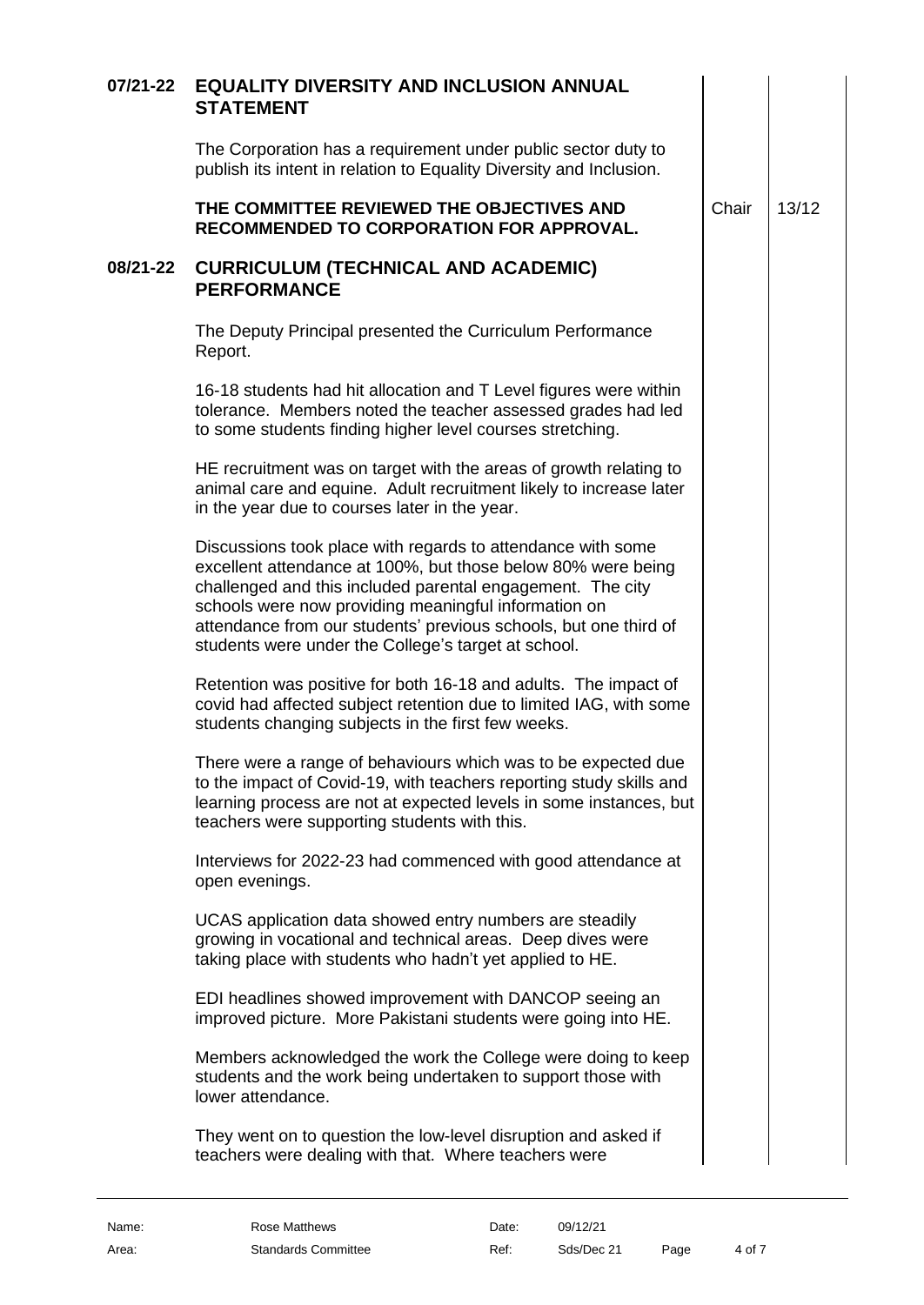experienced they could deal with it, but some of the technical areas proved more challenging with Study Coaches.

### **09/21-22 APPRENTICESHIP PERFORMANCE**

<span id="page-4-0"></span>The Vice Principal Apprenticeships and Employer Relations provided an overview for Members.

Recruitment was significantly ahead and showed a positive picture at this point in the year.

Members discussed attendance, and achievement was encouraging.

The way in which Employer and Apprenticeship Satisfaction had been calculated had changed which had impacted on the response.

Learning walks had been completed with support from the Improvement Practitioner with no concerns.

Work with Rolls-Royce continues with outstanding outcomes for apprentices and continued partnership activity with DCG, Nottingham and Burton colleges through the Strategic Development Fund has created new opportunities for employers.

The ability to recruit and retain staff continues to be one of the biggest challenges and the team were working closely with HR diversify how we recruit and retain competent staff.

Members asked about the Strategic Development Fund and what stage it was at. Employer engagement links have been established with courses being developed by the curriculum teams to support those clients.

The Business Centre at the College was generating a lot of interest across D2N2 with Fujitsu supporting the digital transformation element where employers and employees can work together to respond and deliver the courses they want.

### **10/21-22 CURRICULUM AND QUALITY RISK REGISTER**

<span id="page-4-2"></span><span id="page-4-1"></span>The Risk Register was presented, the key risks had already been discussed as part of the Curriculum performance agenda item.

### **11/21-22 LITTLE EXPLORERS OPERATION AND PERFORMANCE RISK**

The Nursery Operations Manager shared progress towards the Quality Improvement Plan. Until November the Nursery was at 91% occupancy with an equal split of boys and girl.

Cohort tracking indicated there had been accelerated progress in relation to children's personal, social land emotional development. There had been lots of work and intervention taking place but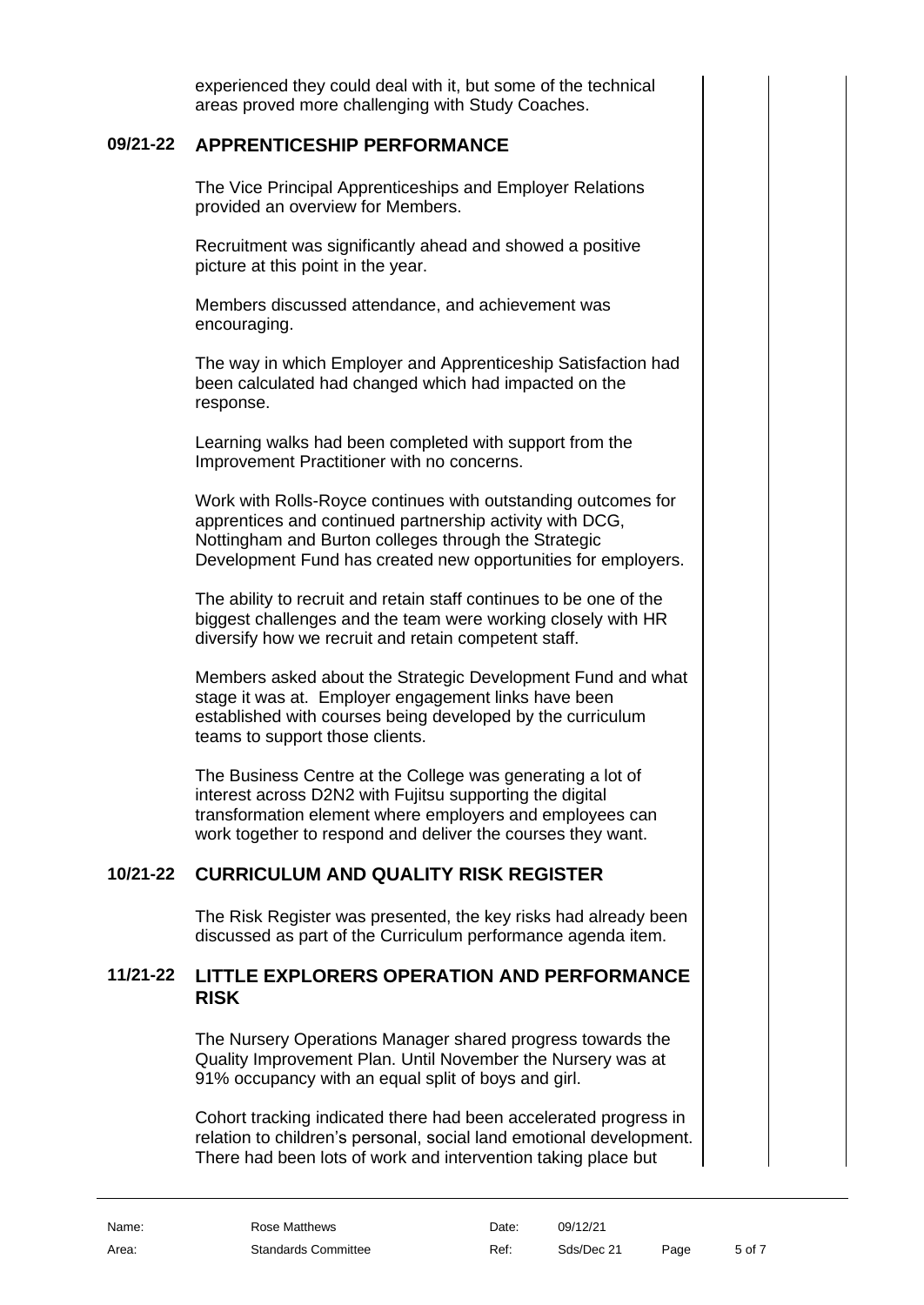progress had been slow, until the Autumn term, which saw a massive growth.

At the end of November the pressures on meeting statutory rations in rooms was raised. Recruitment was proving a challenge and four staff were due to be lost on maternity leave and due to ongoing illness issues. The decision was made to suspend the Baby Room until next summer as no agency staff were available. Governors heard how the Operations Manager had written to all the 20 parents affected, the decision had been met with a lot of support as the wellbeing of the children was paramount and the Nursery could not have met its statutory duties.

### **12/21-22 STUDENT UNION ACTIVITY REPORT**

<span id="page-5-0"></span>The Student Union President delivered a summary of the work undertaken by the Students' Union over the past year throughout the pandemic.

A site had been set up called 'Your Union', which had a range of information, including the Presidents Blog, Totem Card information and links to DCG departments, such as the Welfare Department and key documents.

The team actively engaged in social media quickly as a way to keep in contact with students.

The activities to engage with students were shared and included student rep meetings, lunch with the leadership.

Actions were taken to address points raised in student surveys, for example target grades and feedback on work. Team managers addressed with staff at team meetings and PMR sessions.

Positive feedback was received from the surveys on next steps and students agreed the library resources were helpful. Overall 98% felt safe at College.

Clubs and societies continued to meet online supported by the SU.

Key achievements in relation to awards and events were raised, culminating in the Character Education kitemark.

The Deputy CEO said the Students' Union had done a tremendous amount of work to engage with students through a range of activities and the SU President is visible across the sites.

<span id="page-5-1"></span>Members questioned the number of students involved in the clubs and societies, which varied from 80-90 in the Mental Health Society and around 100 in the LGBT+ Group.

### **13/21-22 STAFF VOICE**